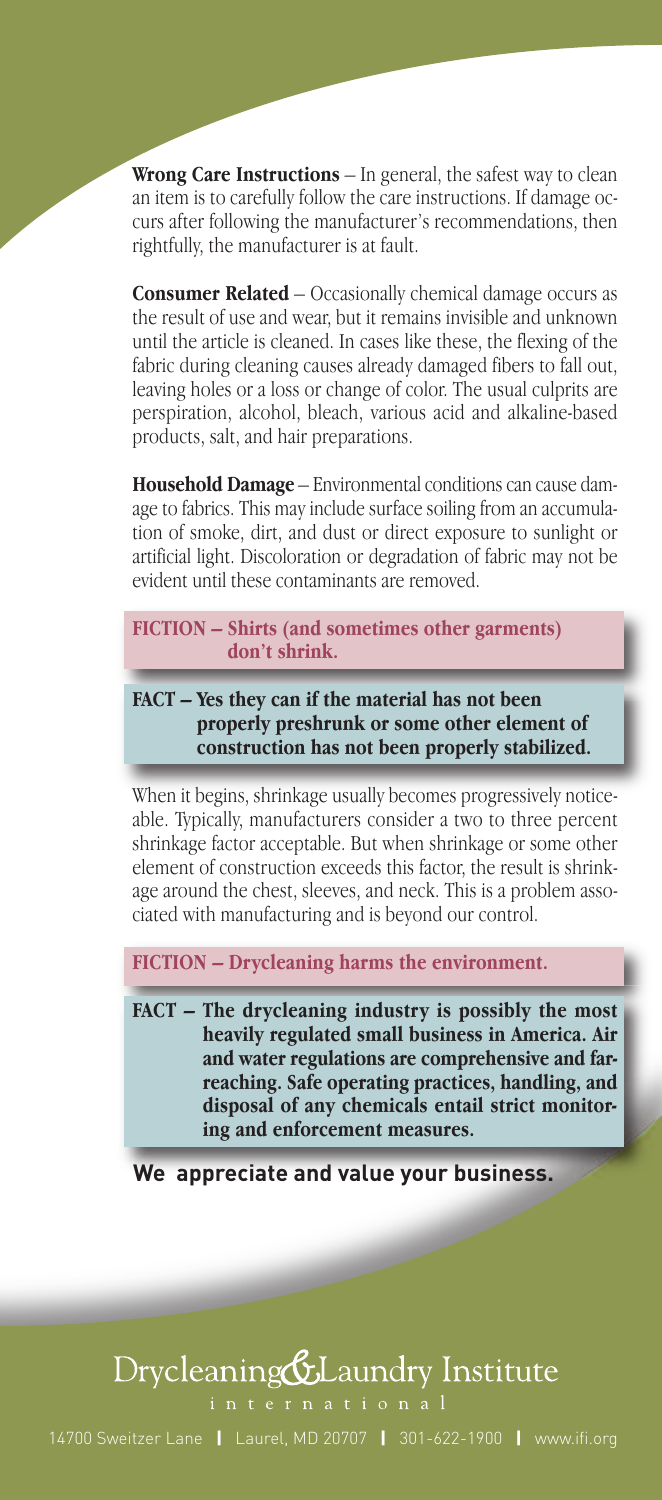# *FACT & FICTION*

*The Truth About Professional Drycleaning*

A CONSUMER GUIDE FROM YOUR Drycleaning & Laundry Institute Affiliated Garment Care Specialists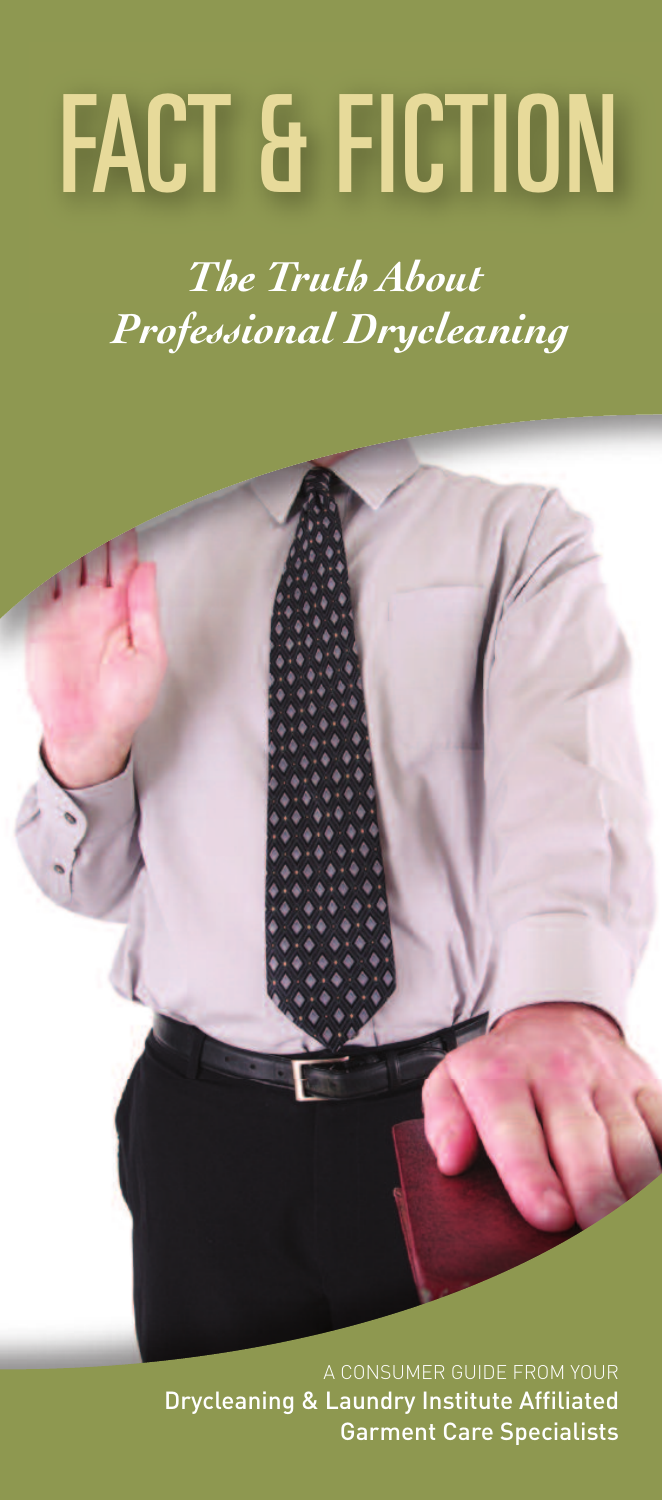## *FACT&FICTION*

Our business depends upon keeping your clothing looking its best. Yet misinformation continually creeps into media reports. Here are the facts regarding the most frequent areas of misinformation.

**FICTION – Drycleaning wears out clothes. It's better to clean infrequently.**

**FACT – Regular visits to our business keeps garments looking fresh and extends their useful life.**

Spots and stains allowed to remain without treatment will gradually oxidize, set, and become permanent. We are trained and equipped to deal with stains, and if anyone can safely remove them, we can.

Don't iron stained or soiled clothes trying to get just one more wearing out of them. Ironing dirty clothes will set stains and drive soil deeper into the fabric. Not good.

Never put a garment away with a stain on it. Stains containing sugar and even small amounts of any food are a tasty treat for insects, leading to holes from eaten fibers. Also, putting clothes away without cleaning them almost guarantees some discoloration or oxidation of stains.

Drycleaning will remove perspiration and body oil. That's a good thing because these two elements contribute to stains and fabric degradation – and will eventually produce a lingering odor if left untreated.

In more than 100 years of textile research and testing, the Drycleaning & Laundry Institute has never seen any indication of the various drycleaning processes wearing out fabrics during a useful lifespan. Failure to have a garment professionally cleaned on a regular basis can result in an unusable or ruined garment with stains, holes, odors, or fabric distortion.

**FICTION – Pricing discriminates against women.**

**FACT – Prices are based on our costs of doing business without regard to gender, race, color, religion, marital status, age, national origin, or sexual orientation, of the person who owns or wears the garment.**

We strive to charge the same for all garments of a similar type.